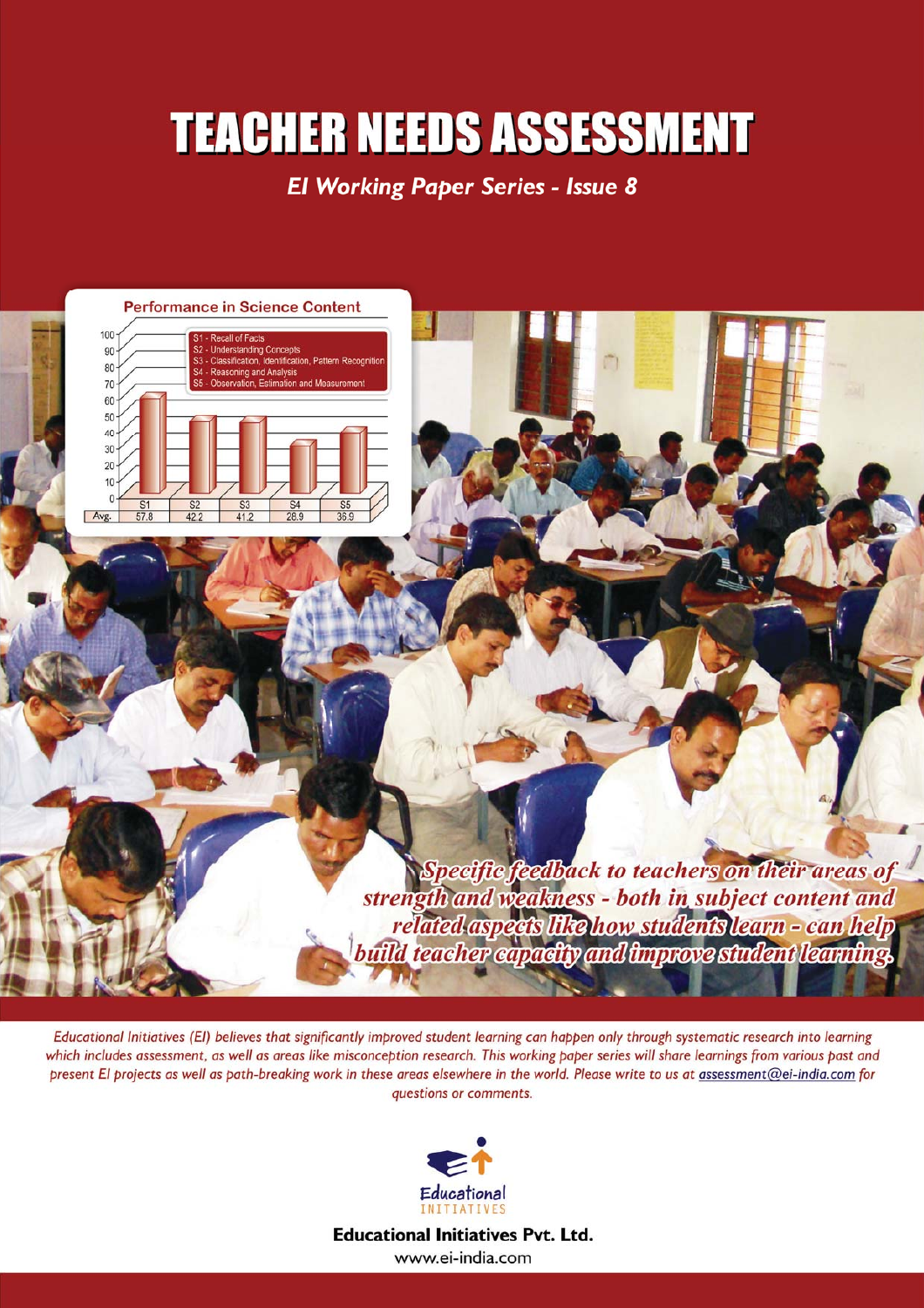### WHY THIS IDEA HAS LARGER RELEVANCE

That teacher quality and student achievement are tightly correlated is a well accepted view in the present day society. Most people who have been to schools also intuitively know how their development has been moulded by their own teachers. Several studies - both local and international, are unanimous in their view that teacher quality and teaching are critical to student learning.



According to a research by Sanders and River in 1996, on an average, two students with average performance (50th percentile) will diverge by more than *50 percentile points* over a three year period depending on the teacher they were assigned. The experiences of the top school systems suggest that three things matter most: 1) Getting the right people to become teachers; 2) Developing them into effective instructors; and 3) Ensuring that the system is able to deliver the best possible instruction for every child and targeted support to ensure that every child is able to benefit from excellent instruction1. Education Commission of India, 1970-84 states that the quality, competence and character of teachers are the most significant factors influencing the quality of education.

This fact seems to be widely believed in private and public schools. Teacher training is an important activity across schools including at the government levels. System-wise programmes like the District Primary Education Programme (DPEP) and the *Sarva Shiksha Abhiyan* (SSA) lay a lot of emphasis on and allot significant budgets to teacher training. Yet, there is also a sense of disillusionment that investments in teacher training are not showing clear returns. Student achievement levels are not increasing correspondingly. Could it be that the teacher development initiatives being adopted are not completely in line with the teachers' needs? A Teacher Needs Assessment (TNA) that identifies common strengths or weaknesses among teachers, provides feedback to individual teachers, and recommends specific system level interventions for teacher improvement assumes relevance in this scenario.

# WHY DO WE NEED TEACHER NEEDS ASSESSMENT (TNA)

Teachers in many cases are in need of specific feedback - which will provide them insights on where, what and how to improve their own abilities in order to function with effectiveness. These are needed because –

Teachers have a number of misconceptions that they pass on to students - According to Howard Gardner, it is common for adults to have a large number of misconceptions in subjects apart from their own specialisation. Teachers, like other adults, would be unaware of their own misconceptions.

| 177177177177 में 177 द्वारा भाग देने पर भागफल क्या होगा? |                      | Percentages choosing:                  | In a test carried out by Educational<br>Initiatives, 41% of teachers answered                           |
|----------------------------------------------------------|----------------------|----------------------------------------|---------------------------------------------------------------------------------------------------------|
| A. 1111<br>C. 100100100100                               | <b>B.</b> 1001001001 | A. 45%<br>B. $41\%$<br>C. 10%<br>D. 0% | correctly while a larger percentage of<br>them answered A, which is also the<br>common student mistake. |

- Contrary to popular belief, teachers often do not know how their children are learning Teachers often have a higher belief on what their students have learnt in the class and are often surprised when it is shown empirically that students are performing lower than what they thought the students were capable of doing. This is because current teaching approaches are based on the teacher 'teaching' with very little focus on finding out what students are learning.
- Inappropriate teaching methods lead to more misconceptions Halim and Meerah (2002) suggest that being aware of misconceptions alone does not guarantee that teachers will consider or use that awareness in their teaching.
- Certain learnable pedagogical practices also add to the problem When a child gives the wrong answer to a question asked in class, teachers often express unhappiness or anger at the wrong answer, sometimes non-verbally, or ask the child harshly to 'sit down'. They then proceed to someone else who can give the right answer, and ask such a student to explain the answer. However, focussing on the wrong answer and helping students to realise why it is wrong, may be a far more effective strategy which can be learnt.
- Certain teacher attitudes also influence teacher effectiveness. For example, a teacher may believe that different students have different abilities to learn, based on gender or other socio-economic or cultural divides. This in turn affects the time they invest in students to mentor and guide them to better learning.

 $\overline{a}$ <sup>1</sup> *How the World's Best Performing School Systems Come Out on Top, McKinsey & Company, September 2007*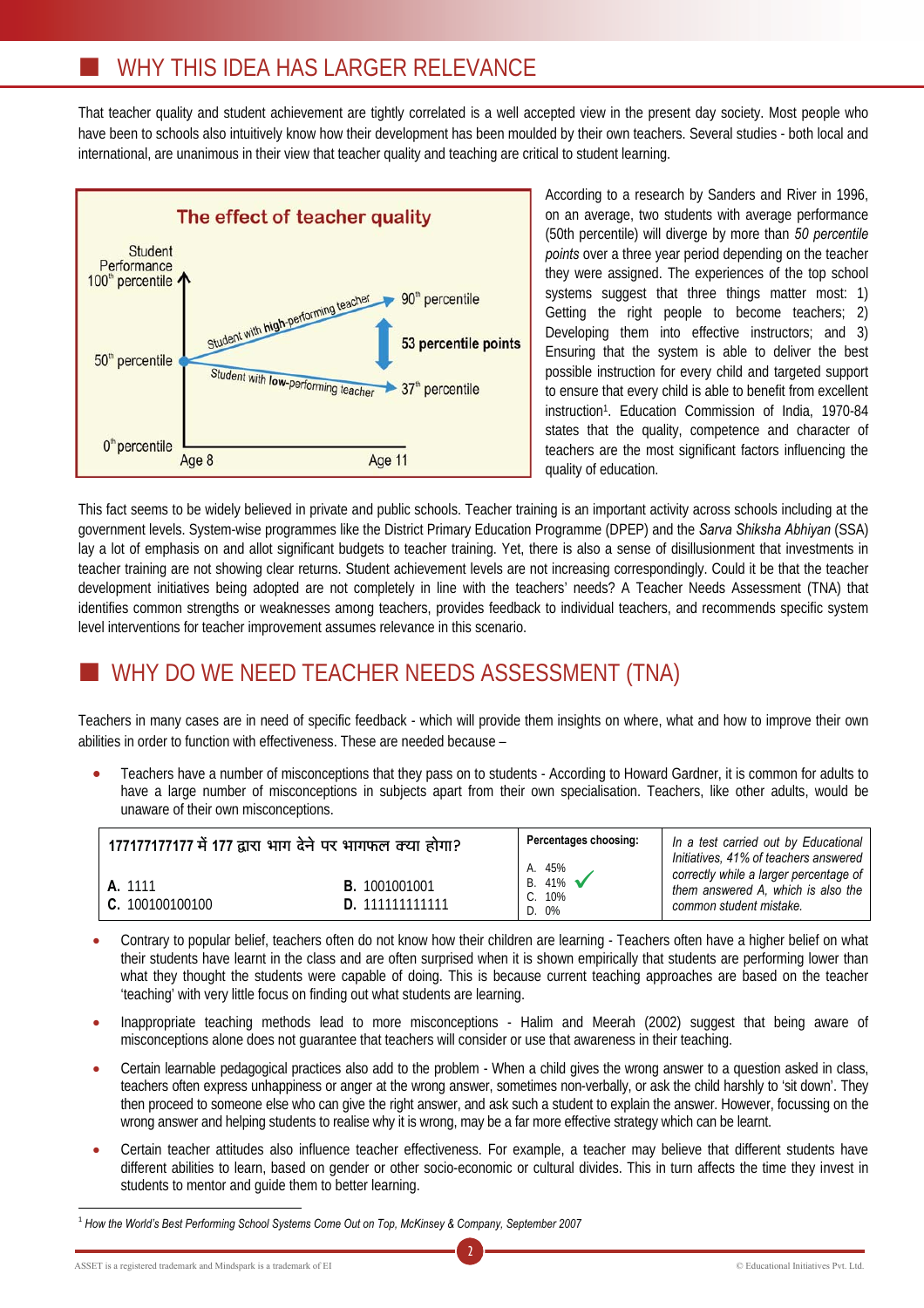## **ENHANCING OUALITY OF LEARNING THROUGH TNA**

Teacher Needs Assessments offer tremendous scope and direction to enhance teacher quality.

- The policy makers and school administrators are often at a loss to take specific data-driven decisions in the absence of authentic and scientifically collected data on the learning and teaching gaps existing among the teachers. Well designed and carried out assessments provide granular data.
- Teacher assessments provide evidence on the extent to which a teacher misconception could be prevalent among the teacher population and hence are a minefield for identification of training needs.



*Understanding children's thinking is the weakest skill and a focus area for training.* 



*Algebra is the weakest skill and a focus area for training* 

- Capacity of teachers could be built in a targeted manner through a series of subject specific workshops that provide deeper conceptual understanding and improved pedagogical practices.
- Pre-Service and In-Service Teacher Education curriculum could be revised based on specific recommendations that may be made available on the teacher strengths and weaknesses.
- Student Curriculum and Textbook reform by the State can specifically address and compensate for the misconceptions and gaps that may be prevalent among teachers.

# CHARACTERISTICS OF AN EFFECTIVE TEACHER NEEDS ASSESSMENT

- It must be data based: As far as possible, it must rely on facts, data and evidence; it must allow stakeholders to draw their own conclusions, and help decide on action needed for improving effectiveness.
- x **It must harness the intrinsic motivation of individual teachers**: Every individual wants to improve, wants to know 'what am I doing wrong?', and teacher assessments must provide a mirror that helps to improve.
- **It must provide suggestions for improvement:** The assessments must provide suggestion on things the teacher can start doing and practicing.
- **It must be implemented in a non-threatening manner:** Sustainable change is not possible in an atmosphere of fear, and by mandating things 'top-down'. Teachers must be encouraged to voluntarily improve their effectiveness and be provided the necessary support. It is important to explain the benefits of a teacher needs assessment by clarifying –
	- *- What a TNA would do:* identify strengths and weaknesses, provide feedback to the teachers on areas to improve, identify professional development areas for each teacher and enable the system to align training with needs of teachers *- What a TNA would not do:* not grade teachers and categorise or label them, not rank schools or teachers.
- It must promote excellence: As the assessments reveal teachers with the best skills, this in turn can create a positive aspiration among all teachers and encourage the development of real leaders within the teaching community.

### **EI'S EXPERIENCE IN TEACHER NEEDS ASSESSMENT**

Educational Initiatives has an ongoing project for carrying out Teacher Needs Assessment for all teachers of Bhutan PP-12 in partnership with the Royal Education Council and Ministry of Education, Bhutan. All teachers handling classes Pre-Primary to IV were assessed in the first phase in Bhutan in 2008-09. In India, government teachers in Ratlam district of Madhya Pradesh, with the help of local authorities and Suzlon Foundation, have voluntarily taken the teacher needs assessment carried out by EI.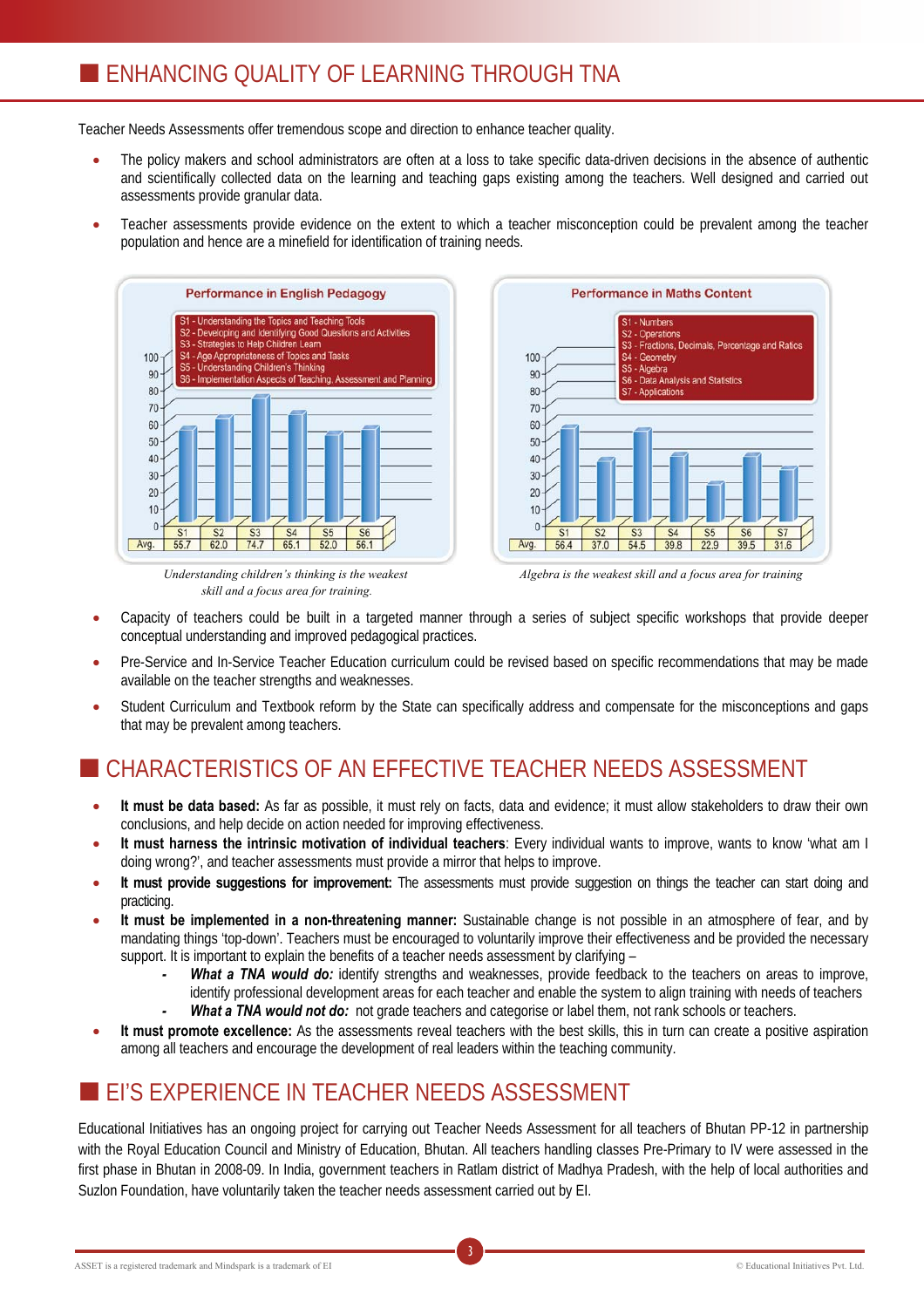## **FEATURES OF EI'S TEACHER NEEDS ASSESSMENT**

**Coverage:** All teachers of classes K to 12 take the assessment. Each teacher takes 3 tests – one each in Subject Content Knowledge, in Pedagogical Skills and in General Skills. The assessments are grouped to target 3 sets of teachers – those handling i) Primary, ii) Upper Primary, iii) Secondary and Higher Secondary. Language, Maths and EVS are the areas assessed for teachers handling primary classes, while Social Studies is included for Upper Primary Teachers. For Secondary and Higher Secondary teachers, the areas covered are Language, Maths, Physics, Chemistry, Biology, Civics, History and Geography.

**Scientifically Designed Testing Cycle:** TNA follows a detailed scientific process of test development. This includes background research on teacher assessments, curriculum checking, development of test items, establishing face validity for items, pre-testing, statistical and quantitative analysis of pre-tests, establishing reliability for the paper, fine-tuning the final papers. As test security is a major concern, the pre-tests are usually conducted with teachers who will not appear for the main tests.

**Test Design:** These tests are designed to gather diagnostic information on 3 major ability areas:

- **General Ability:** This tests basic Math ability, Language ability, General Intelligence including logical, analytical and abstract reasoning, and General Knowledge.
- **Subject Knowledge:** This essentially tests the teacher's knowledge of the content. Here the content selected is a careful mix of level being taught as well as higher levels. These tests are designed to understand the conceptual strength the teachers have in their subject areas and their misconceptions.
- **Pedagogical Practices:** This assesses the methodology and the approach teachers use in classroom teaching, the age appropriateness of the content used in classroom, the sequential progression of complexity in a concept, the strategies that help children learn and understanding of student thinking. Questions in the paper are based on practical applications in a classroom.

**Format of Tests**: These are paper pencil tests. The questions follow a multiple choice format (MCQ) to increase the objectivity of the testing process and provide quick and detailed feedback. MCQ formats are also found effective in identifying misconceptions and common errors, and teachers are familiar with MCQ formats.

**A Writing Task:** Apart from the multiple choice test items all teachers are administered a writing task as a part of their general skills paper, for which they write 250 words on a topic out of the given two or three topics.

**Standardised Test Administration:** The tests are carried out by EI trained Test Administrators.

Perceived Needs Questionnaire: The perceived needs questionnaire collects basic information about education, training, experience, areas they need help and specific comments on the breadth and depth of concepts seen in textbooks

**Analysis:** Different types of analyses can be carried out on the collected data to extract patterns in performances and to understand differences in learning levels across subjects, understand common misconceptions, errors, practices followed. Performance of teachers based on state, district level, different school types, gender can also be analysed and shared.

**Diagnostic Feedback:** TNA aims to provide detailed diagnostic feedback and suggests remedial actions to individual teachers as well as the policy makers. The feedback at the system level is through a consolidated and comprehensive report that provides the policy makers insights into overall performance, and skill strengths and gaps, misconceptions and erroneous pedagogical practices, needs as perceived by teachers, association of teacher background with performance if any. Additionally each teacher gets an individual report with their overall performance, strength and weakness across all the papers. The teacher also gets an individualised letter that suggests areas and skills that they need to focus on for improvement.

| <b>Road Education Council</b>           | Personalised Letter                                                                                                                                               | 毛个<br>Educational<br><b>RIPARTINES</b> | <b>Royal Education Council</b> | <b>Individual Analysis</b>                                                                                                               |                  | €<br>Educational<br>aiflative | <b>Board Education Council</b>        |                                                            | <b>Skill Profile Chart</b>                          |                     |                          | €<br>Educations                |
|-----------------------------------------|-------------------------------------------------------------------------------------------------------------------------------------------------------------------|----------------------------------------|--------------------------------|------------------------------------------------------------------------------------------------------------------------------------------|------------------|-------------------------------|---------------------------------------|------------------------------------------------------------|-----------------------------------------------------|---------------------|--------------------------|--------------------------------|
|                                         | TEACHER NEEDS ASSESSMENT [TNA]                                                                                                                                    |                                        |                                | TEACHER NEEDS ASSESSMENT [TNA]                                                                                                           |                  |                               |                                       | TEACHER NEEDS ASSESSMENT ITNAT                             |                                                     |                     |                          |                                |
|                                         |                                                                                                                                                                   |                                        |                                |                                                                                                                                          |                  |                               |                                       |                                                            |                                                     |                     |                          |                                |
|                                         |                                                                                                                                                                   |                                        |                                |                                                                                                                                          |                  |                               | <b>Teacher Name</b><br>Tax Louis      | PP-FV                                                      |                                                     | <b>LATS IDE</b>     | Tex Takes In: 1 Feb 2009 |                                |
| Teacher Name:                           | Test Taken In: Teb 2009                                                                                                                                           |                                        |                                |                                                                                                                                          |                  |                               | <b>Informat Names</b>                 |                                                            |                                                     | <b>Subject:</b>     | <b>LVS</b>               |                                |
| Test Level: PP-IV                       | SATS ID:                                                                                                                                                          |                                        | <b>Teacher Name</b>            |                                                                                                                                          |                  | Test Taken In: Feb 2009       |                                       |                                                            |                                                     |                     |                          |                                |
| School Name:                            |                                                                                                                                                                   |                                        | Test Level:                    | PP-IV                                                                                                                                    | <b>SATS ID</b>   |                               |                                       |                                                            | Teacher Strengths Wesknesser Analysis               |                     |                          |                                |
|                                         |                                                                                                                                                                   |                                        | School Name:                   |                                                                                                                                          |                  |                               | <b>EVE Sellent Content</b>            |                                                            |                                                     |                     |                          |                                |
|                                         |                                                                                                                                                                   |                                        |                                |                                                                                                                                          |                  |                               |                                       | <b>WE</b>                                                  | Assnated Right                                      | Annuned Wrang       |                          | <b>Cargoli</b><br><b>Three</b> |
| Dear Teacher.                           |                                                                                                                                                                   |                                        |                                | Teacher Performance Profile Chart                                                                                                        |                  |                               | Though of Texts and investment        |                                                            | HE TL TEAH                                          |                     |                          |                                |
|                                         |                                                                                                                                                                   |                                        |                                |                                                                                                                                          |                  |                               | <b>Their media create</b>             |                                                            |                                                     | 141.75.75.75        |                          |                                |
|                                         | We encourage you to read your individual reports to identify your strengths and weak areas. The reports also give your relative                                   |                                        |                                |                                                                                                                                          |                  |                               |                                       | Checkening Modellanes and assure competitive               | <b>MARK</b>                                         |                     |                          |                                |
|                                         | position in terms of skill and subject knowledge level with respect to other teachers teaching PP-IV.                                                             |                                        | Paper                          | Overall Performance %                                                                                                                    | Percentile Score | Certificate                   | Thomas in and work in                 |                                                            | (mus)                                               | TRUSIA MI           |                          |                                |
| You are strong in the following skills: |                                                                                                                                                                   |                                        | General Skill                  | lour Score                                                                                                                               | 33               |                               |                                       | Thursday crimeirs and passenger                            | <b>ALTIMAK</b>                                      | <b>Incerton</b>     |                          |                                |
|                                         |                                                                                                                                                                   |                                        |                                | <b>All Teacher</b>                                                                                                                       |                  |                               | EVS. Pedagogical Skills               |                                                            |                                                     |                     |                          |                                |
| S.No. Area                              | Skills You Are Strong In Are                                                                                                                                      |                                        |                                |                                                                                                                                          |                  |                               |                                       | $\overline{a}$                                             | Associated Marin                                    | Annuned Wring       | <b>Case</b>              | <b>Target</b>                  |
| English Content                         |                                                                                                                                                                   |                                        |                                |                                                                                                                                          |                  |                               |                                       | Enderswelling of topics and leading such                   | <b>NO. 70 TV, 84</b>                                |                     |                          |                                |
| <b>English Pedagogy</b>                 |                                                                                                                                                                   |                                        | <b>English Subject</b>         | <b>Vest Score</b>                                                                                                                        | 3.1              |                               |                                       | Chryslephy, and identifying great gentions and auto-hist   |                                                     | 41.71%              |                          |                                |
| <b>Maths Coonset</b>                    |                                                                                                                                                                   |                                        |                                | All Teacher                                                                                                                              |                  |                               | Strengter to fully didden have        |                                                            | 79.90                                               |                     |                          |                                |
| Maths Pedagogy                          | Developing and identifying good gacotions and activities                                                                                                          |                                        |                                |                                                                                                                                          |                  |                               |                                       | Kenning age appropriations of suite and inde-              |                                                     | let art as          |                          |                                |
| EVS Content                             | Recall of fairs and procedures. Chasilleation, identification and autum recognition                                                                               |                                        | Made Subject                   | <b>Four Score</b>                                                                                                                        | 25.0             |                               | <b>Enderstading Aldere's Bridge</b>   | 1 Transmission again of suchra, announce and planni        | Tom and Are<br>and Penalt                           | <b>DAA 70 AU AU</b> |                          |                                |
|                                         | EVS Polapagy   Understanding of topics and teaching tools, Insulancesticit aspects of teaching, assessment and planning                                           |                                        |                                | All Towher                                                                                                                               |                  |                               |                                       |                                                            |                                                     |                     |                          |                                |
|                                         |                                                                                                                                                                   |                                        |                                |                                                                                                                                          |                  |                               |                                       |                                                            | Teacher Skill Performance Relative To ALL Teachers' |                     |                          |                                |
|                                         | We recommend that you focus on the following skills for improvement:                                                                                              |                                        |                                |                                                                                                                                          |                  |                               | EVS Subject Company                   |                                                            |                                                     |                     |                          |                                |
|                                         |                                                                                                                                                                   |                                        | EVS Subject                    | <b>Veur Score</b>                                                                                                                        | 57.4             | Outstanding                   |                                       | <b>SO</b>                                                  |                                                     | <b>Text Scope</b>   | ALL Tracher Score        |                                |
| S.No. Area.                             | Skills To Be Freamed On For housescenes                                                                                                                           |                                        |                                | <b>All Teacher</b>                                                                                                                       |                  |                               |                                       |                                                            |                                                     | Annual.             | Annual:                  | $\mathbf{w}$                   |
| English Conners                         | Compulsavion (Inferential), Compulsavion (Critical)                                                                                                               |                                        |                                |                                                                                                                                          |                  |                               | Road of late and procedures           |                                                            |                                                     | m.s.                | yta:                     | $28.2 -$                       |
|                                         | English Pedagogy   Understanding of topics and teaching tools                                                                                                     |                                        |                                | <b>Vest Score</b>                                                                                                                        | 34.0             |                               | <b>Endrawable insurer</b>             |                                                            |                                                     | 36.6                | 413                      | 23.6                           |
| Maths Content                           | Goomery, Algebra, Applications                                                                                                                                    |                                        | <b>English Pedagogy</b>        | All Teacher                                                                                                                              |                  |                               |                                       | Classification Mentitlesine and pattern compilies          |                                                     | 718                 | $-0.8$                   | 36.0                           |
| Maths Pedagogy.                         | Strategies to belp children learn                                                                                                                                 |                                        |                                |                                                                                                                                          |                  |                               | Receive and wait on                   |                                                            |                                                     | 33.2                | 28.9                     | 367                            |
|                                         | EVS Concert Understanding concepts                                                                                                                                |                                        |                                |                                                                                                                                          |                  |                               |                                       | Churchis, release and managered                            |                                                     | me.                 | 368                      | $28.8 -$                       |
|                                         | EVS Pediatra's Developing and identifying good questions and activities. Knowing non-appropriateness of society and tester                                        |                                        | Maths Pedagogy                 | <b>Vour Score</b>                                                                                                                        | 74.8             | Excellent                     | <b>EVV. Pedagogical Skills</b>        |                                                            |                                                     |                     |                          |                                |
|                                         | Sole: If there are no delife permanent against an area in the tables above, it means that the that area there are no enoug or week skills and your performance in |                                        |                                | All Teacher                                                                                                                              |                  |                               |                                       | <b>NO</b>                                                  |                                                     | <b>Your fours</b>   | ALL Trackers Sures       |                                |
| as buttomer the term.                   |                                                                                                                                                                   |                                        |                                |                                                                                                                                          |                  |                               |                                       |                                                            |                                                     | <b>Avenue</b>       | <b>Seewer</b>            | $-840$                         |
|                                         |                                                                                                                                                                   |                                        |                                | <b>View Score</b>                                                                                                                        | 63.3             |                               |                                       | Enderstading of topics and teaching took                   |                                                     | ms.                 | 98.2                     | 39.6                           |
|                                         | We wish you all the best in your efforts in professional development                                                                                              |                                        | <b>EVS Pedagogy</b>            |                                                                                                                                          |                  |                               |                                       | Developing and labelifying good guestions and activities   |                                                     | 314<br>$-$          | $-46.6$                  | $34.2 -$                       |
|                                         |                                                                                                                                                                   |                                        |                                | <b>All Teacher</b>                                                                                                                       |                  |                               | <b>Thompton to help children have</b> | Electric spragmantaneou of calor and tests                 |                                                     | $^{46}$             | 418<br>$-$               | 28.8<br>$38.0 -$               |
| Reports.                                |                                                                                                                                                                   |                                        |                                | $20 - 20$<br>$-$<br><b>AD</b><br>$\sim$                                                                                                  | --<br>1009       |                               | 7 Stadementing shidests detains       |                                                            |                                                     | 416                 | $+1$                     | mt.                            |
|                                         |                                                                                                                                                                   |                                        |                                | "Penetile' relen to penentage of teachers sooring below your score. Certificate: Outstanding (top 13% seores), Excellent (70.83% scores) |                  |                               |                                       | A Trademonialist agents of business incomment and classify |                                                     | TLE <sup>1</sup>    | sta.                     | 71.6                           |
| TNA Team                                |                                                                                                                                                                   |                                        |                                |                                                                                                                                          |                  |                               |                                       |                                                            |                                                     |                     |                          |                                |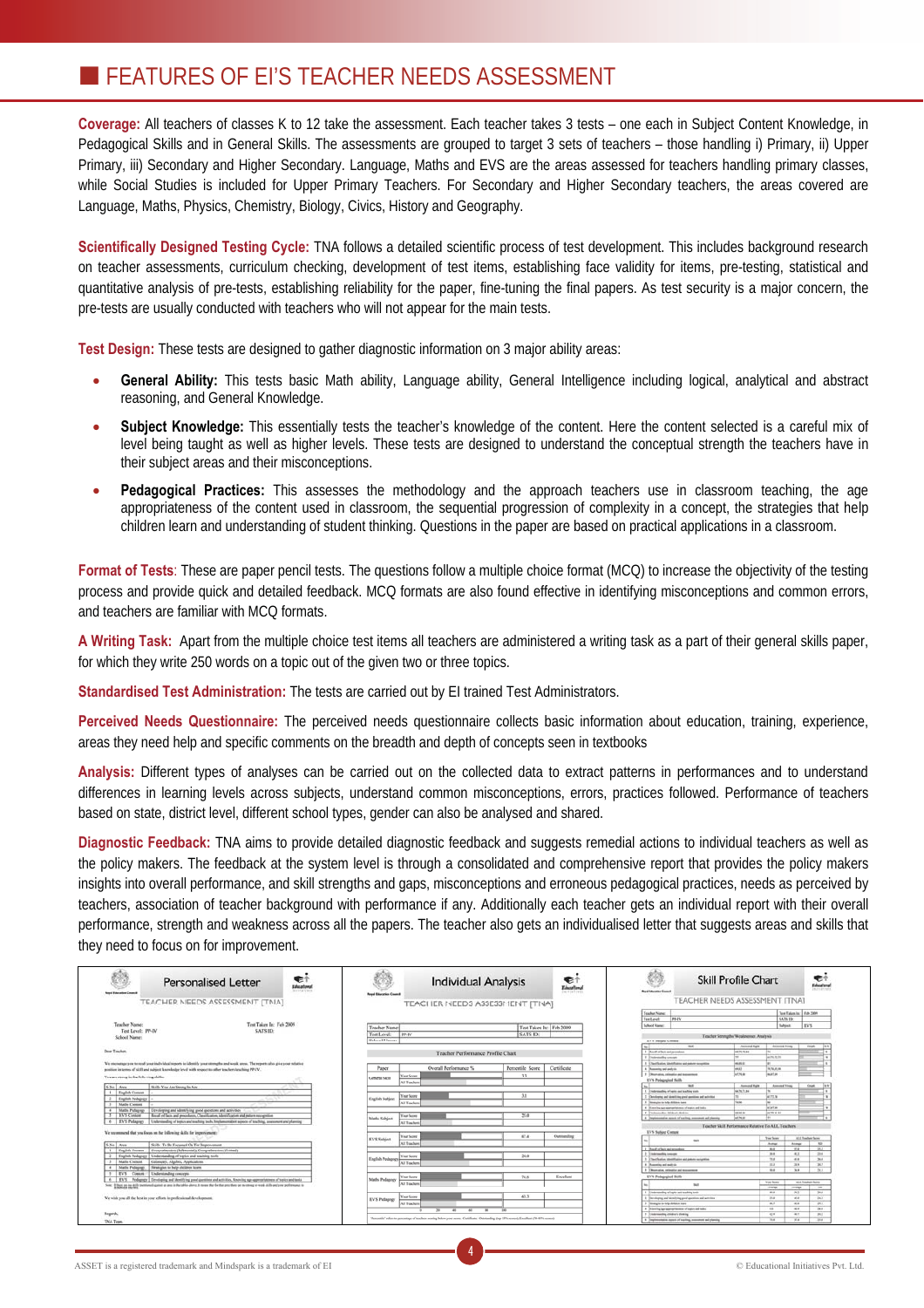| <b>Subject Content: English</b>                                                                                                                                                                                                                                                                                                     | <b>Pedagogical Skills: English</b>                                                                                                                                                                                                                                                                                                                                                                                                                                                                                                                                                                            |  |  |  |
|-------------------------------------------------------------------------------------------------------------------------------------------------------------------------------------------------------------------------------------------------------------------------------------------------------------------------------------|---------------------------------------------------------------------------------------------------------------------------------------------------------------------------------------------------------------------------------------------------------------------------------------------------------------------------------------------------------------------------------------------------------------------------------------------------------------------------------------------------------------------------------------------------------------------------------------------------------------|--|--|--|
| The gentleman found it hard to understand the obscure<br>sentence in his contract for the job of an engineer.<br>vague<br>Α.<br>obvious<br>В.<br>C.<br>invisible<br>unimportant<br>D.                                                                                                                                               | Before primary school students are taught the concept of<br>adjectives, it is important that they understand the concept of<br>verbs<br>А.<br>В.<br>pronouns<br>adverbs<br>C.<br>D.<br>nouns                                                                                                                                                                                                                                                                                                                                                                                                                  |  |  |  |
| Sample Question 1: The item above tries to test the vocabulary and<br>the understanding of the contextual usage of a word.                                                                                                                                                                                                          | <b>Sample Question 2:</b> The question above tries to test whether the<br>teacher has the clarity of sequence of the parts of speech to be taught<br>to children. Further distracters explore if the teachers understand the<br>relationship between the different parts of speech.                                                                                                                                                                                                                                                                                                                           |  |  |  |
| <b>Subject Content: Maths</b>                                                                                                                                                                                                                                                                                                       | <b>Pedagogical Skills: Maths</b>                                                                                                                                                                                                                                                                                                                                                                                                                                                                                                                                                                              |  |  |  |
| Which of these equals $y^5$ ?<br>$y^1 \times y^5$<br>Α.<br><b>B.</b> $y^{10} \div y^5$<br><b>C.</b> $y^5 + y^0$<br>$y^7 - y^2$                                                                                                                                                                                                      | Choose the BEST answer. The number line is a useful tool to<br>help clarify the basic understanding of which of these concepts<br>$\overline{2}$<br>3<br>$\Omega$<br>5<br>1<br>4<br>6<br>A. fractions<br><b>B.</b> division<br>C.<br>geometry<br><b>D.</b> negative numbers                                                                                                                                                                                                                                                                                                                                   |  |  |  |
| Sample Question 3: The item test the knowledge of exponents and<br>their operations. The distracters are designed carefully such that<br>they capture the common mistakes and misconceptions.                                                                                                                                       | Sample Question 4: Teachers are expected to know the significance of<br>the number line as a teaching tool to teach negative integers,<br>operations involving negative integers. Students often struggle with the<br>operations on negative integers. Number line helps them grasp this.                                                                                                                                                                                                                                                                                                                     |  |  |  |
| <b>Subject Content: EVS</b>                                                                                                                                                                                                                                                                                                         | <b>Pedagogical Skills: EVS</b>                                                                                                                                                                                                                                                                                                                                                                                                                                                                                                                                                                                |  |  |  |
| What is the difference between evaporation and boiling?<br>There is no difference - they are exactly the same.<br>Α.<br>Evaporation, unlike boiling, occurs at all temperatures.<br>В.<br>In evaporation, unlike in boiling, there is no state change.<br>C.<br>In boiling, unlike in evaporation, the liquid volume reduces.<br>D. | When class 4 students are asked to identify the process shown<br>below (in which carbon dioxide is absorbed and oxygen is given<br>out by a tree) a large percentage of students say it is<br>'breathing'.<br>Which of these misconceptions<br>Oxygen<br>could lead a student to give that<br>Carbondioxide<br>answer?<br>Any exchange of gases is known<br>Α.<br>as breathing.<br>Plants do not breathe in the day time when the sun is out.<br>В.<br>Plants unlike<br>C.<br>animals make their<br>own<br>food<br>through<br>photosynthesis.<br>No gas exchange happens in a plant when it is resting.<br>D. |  |  |  |
| Sample Question 5: The question tries to find if the teachers clearly<br>understand the difference between evaporation and boiling. This<br>question tests the conceptual understanding of the teacher.                                                                                                                             | <b>Sample Question 6:</b> Sometimes students have certain incorrect notions<br>which give rise to certain misconceptions. Another such cause of<br>misconception could be certain pedagogical practices followed by<br>teachers. The item tries to test if teachers are able to identify the reason<br>which could have given rise to a given misconception.                                                                                                                                                                                                                                                  |  |  |  |
| <b>General Skills: General Intelligence</b>                                                                                                                                                                                                                                                                                         | <b>General Skills: General Knowledge</b>                                                                                                                                                                                                                                                                                                                                                                                                                                                                                                                                                                      |  |  |  |
| Budhi has 7 crayons which are RED, BLUE or YELLOW. 2 are<br>RED crayons, and 3 are not BLUE. How many are YELLOW?<br>A. 1<br><b>B.</b> 3<br>C.3<br>D. 4                                                                                                                                                                             | Which famous politician was shot dead towards the end of the<br>year 2007?<br><b>Benazir Bhutto</b><br>А.<br>Nawaz Sharif<br>В.<br>Pervez Musharraf<br>C.<br>Murtaza Ali Bhutto<br>D.                                                                                                                                                                                                                                                                                                                                                                                                                         |  |  |  |
| Sample Question 7: This question helps in checking the analytical<br>ability of the teacher.                                                                                                                                                                                                                                        | Sample Question 8: This question checks the current affairs<br>knowledge and shows how much the teachers are abreast to new<br>developments happening in the world.                                                                                                                                                                                                                                                                                                                                                                                                                                           |  |  |  |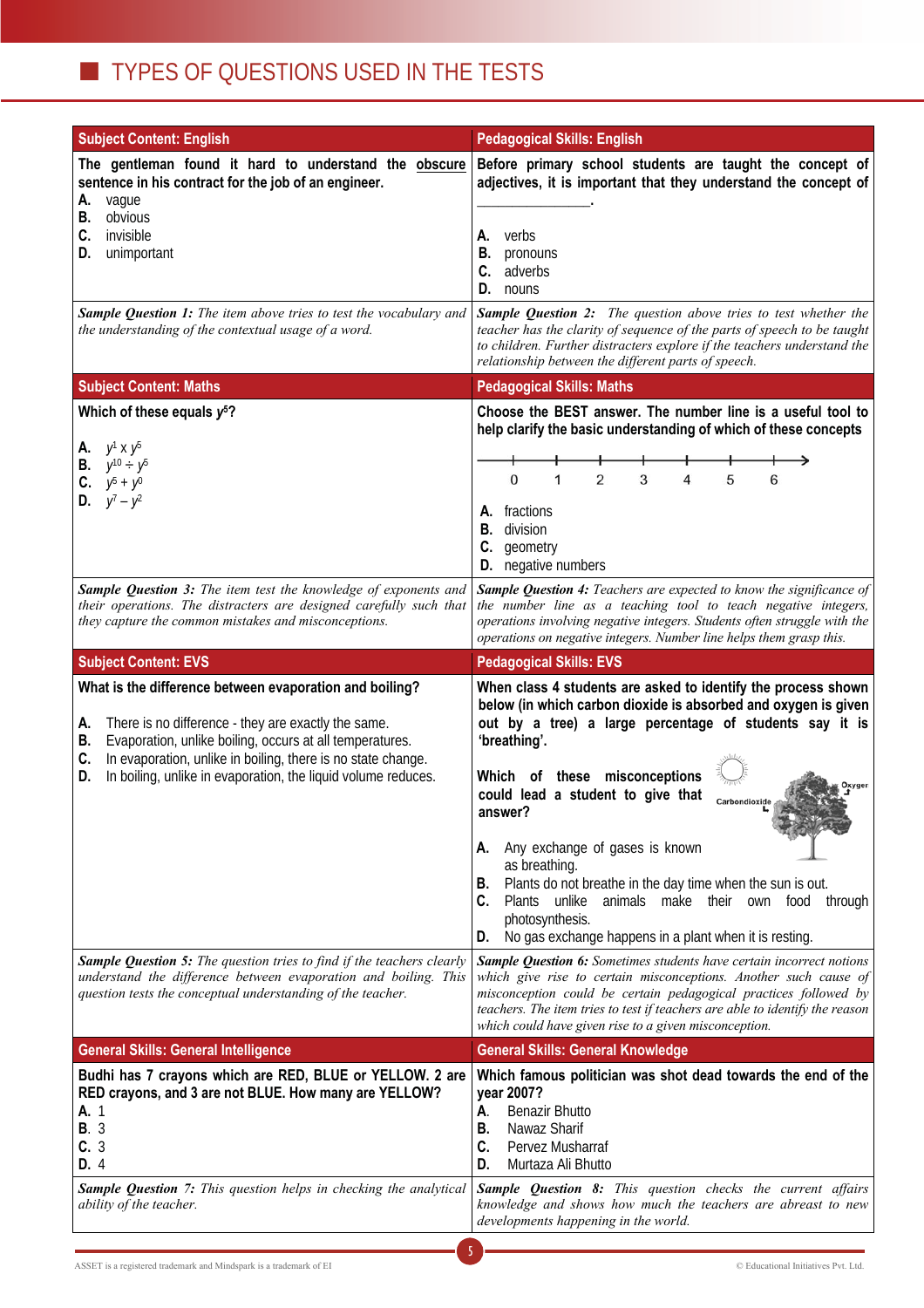## **MISCONCEPTION ANALYSIS**



#### Analysis of teacher responses looks for patterns of wrong answers and possible misconceptions teachers have:

## WRITING TASK ANALYSIS

The aim of the writing task is to gauge the free expressive ability of the teachers and their comfort in using language effectively as a vehicle of their thoughts. Beyond the more basic or mechanical aspects of writing like handwriting, spelling and punctuation, the critical aspects of written expression include higher order skills such as usage of rich vocabulary, clarity in ideas expressed, coherence and style. The ability to write clearly and coherently is dependent on planning and organisational abilities. Sequencing or ordering thoughts, ideas and information within sentences, paragraphs and larger linguistic units is a fundamental requirement for effective writing.

The parameters that are usually considered for evaluation are Content, Grammar, Lexis, Cohesion and Coherence.

Evaluation of subjective, open ended essays often is prone to errors if they are rated differently by many people. The reliability of such scores is often debated in relation to the varying leniency or strictness of each rater. To address these, inter-rater reliability is established with each essay being evaluated by two raters and using a third rater whenever the difference between the two ratings was more than 3. The analysis apart from reporting scores also identifies common errors teachers make and insights for remediation.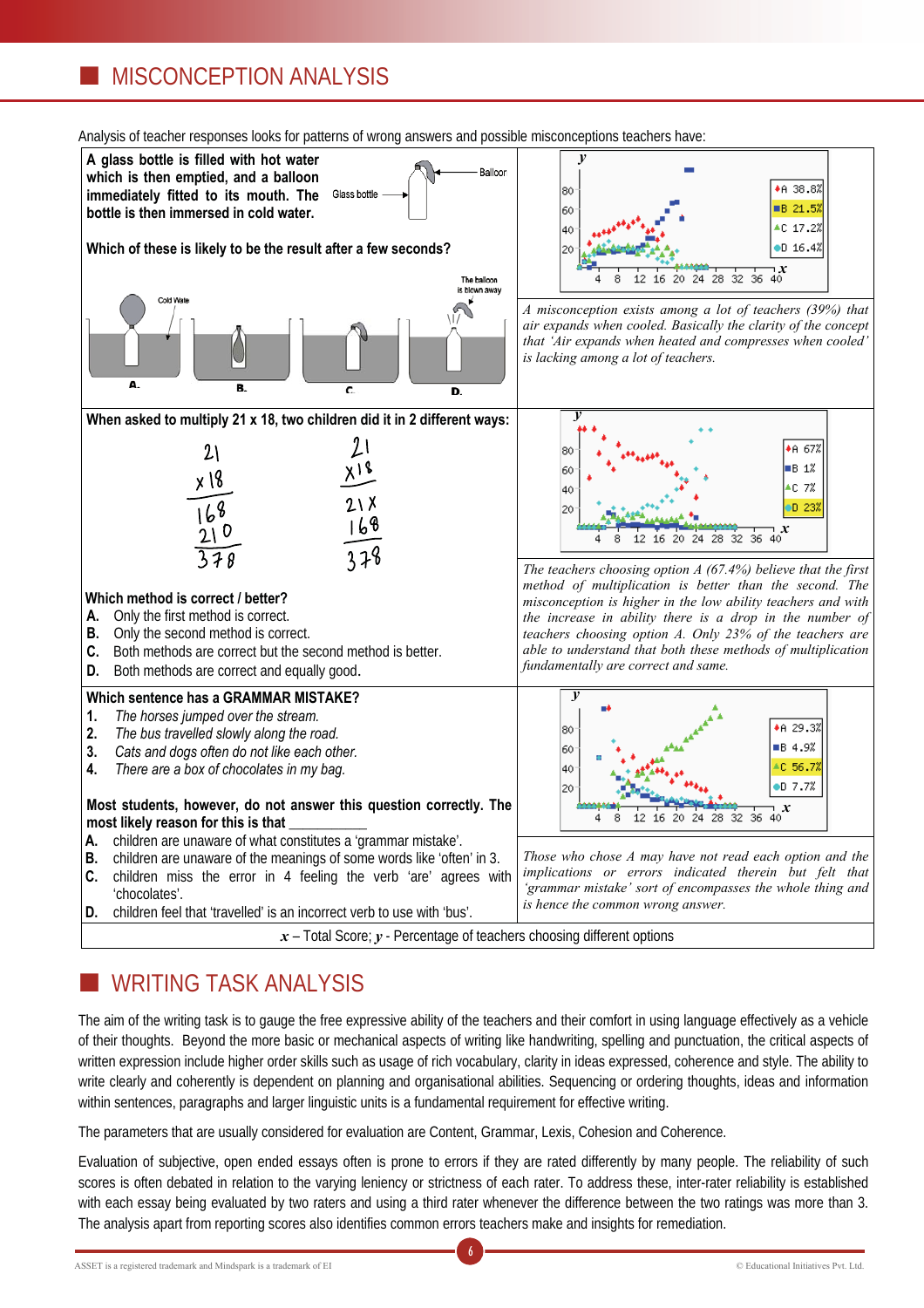The background questionnaire collects information that can be broadly grouped into variables related to teacher background such as their academic qualification, training and experience. Information on the needs perceived by the teachers for enhancing their effectiveness is collected through free response questions. The information collected on the teacher background is analysed using advanced statistical techniques to check for association of these with teacher performance. The data from the free response questions are grouped as per the needs expressed by teachers to identify the broad patterns in responses given by teachers.



# NEXT STEPS AFTER TEACHER NEEDS ASSESSMENT IS DONE

The teacher needs assessment provides further steps for a policy maker, which could be in the form of:

- **1. Teacher Training:** The traditional solution to improve teacher quality is to do teacher training. Often, given the large number of in-service teachers who require strengthening of their skills and ability, these need to be specific and targeted workshops addressing specific and individual teachers based on their strengths and weaknesses as given in teachers' individual performance reports. Pre-service training and placement can raise the entry bar by checking for strengths in subject areas. While training is certainly a good idea, the following should be kept in mind:
	- a) *Teacher Accountability:* Some system by which the teacher accepts responsibility for the quality of student learning is important.
	- b) *Periodic Student and Teacher Assessment:* We believe that if this can be implemented and it will not be easy it may be the route by which the situation could be tackled without getting entangled in the messiness.
	- c) *Trainings should include motivational workshops, as well as content and pedagogy inputs:* The primary purpose of the workshops should be to move the system from one of 'rote learning' to 'learning with understanding'.
- **2. Teacher Observation Programmes:** An alternative to traditional teacher training (in which a teacher is asked to leave his or her class and attend a workshop), is **teacher observation support.** In its best form, groups of senior, experienced teachers and principals who have experience of teaching specific subjects, visit and observe the classes of each teacher, and provide concrete positive and negative feedback to the teacher. Wherever a negative feedback is given, specific ideas for improvement are also included. These experts may also give demonstration lessons which teachers can observe. The obvious challenge of teacher observation programmes is that they are very resource intensive. The longer term solution is to develop many people who can play the role of the experts, and eventually reach a point where experienced teachers within a school double as experts and help their peers – this is not very different from Japan's highly acclaimed Lesson Study system.
- **3. Technology Solutions:** Three technology solutions are discussed here:
	- a) *e-teacher:* The idea is to create a bank of videos of good teachers teaching at least basic and key topics and make them widely available so that they can be used by a large number of school teachers.
	- b) *'Mindspark2' for Teachers:* Developing a 'Mindspark for Teachers may be a non-threatening, scalable solution that can work for a large number of teachers. The key strength of Mindspark is its adaptive nature so that different teachers will specifically get help in the areas that they need.
	- c) *Video Teacher Observation:* The teacher observation idea mentioned above becomes expensive and complex if experts have to travel from school to school. But if schools can be provided with low-cost video cameras and teachers are required to video-record their sessions – say one every fortnight - and send it to an expert, this may be an almost equally effective solution (except for the face to face observation and feedback).

ASSET is a registered trademark and Mindspark is a trademark of EI

 $\overline{a}$ 

<sup>7</sup> <sup>2</sup> 'Mindspark' is an e-learning solution of EI that is web based and aids conceptual learning by guiding the learner through a series of finely graded questions in competencies. The product is available for all students globally at www.mindspark.in